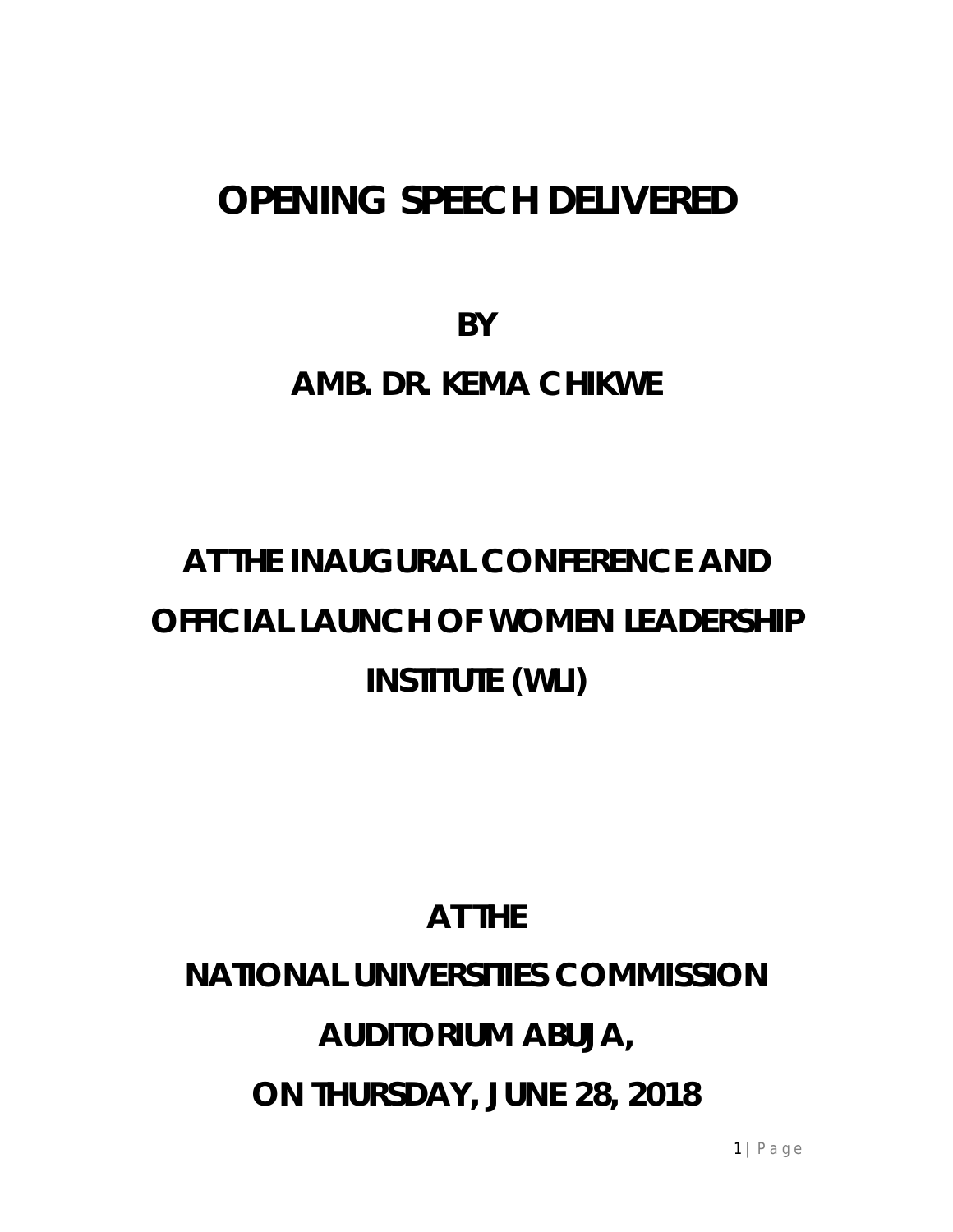**OPENING SPEECH DELIVERED BY AMB. DR. KEMA CHIKWE AT THE INAUGURAL CONFERENCE AND OFFICIAL LAUNCH OF WOMEN LEADERSHIP INSTITUTE (WLI) AT THE NATIONAL UNIVERSITIES COMMISSION AUDITORIUM ABUJA, ON THURSDAY, JUNE 28, 2018**

Distinguished ladies and gentlemen, it is my great pleasure to welcome you all to the launch of the Women's Leadership Institute (WLI) which for me is a dream come true. It is not only a realization of a goal but also translating ideas into initiatives for ethical leadership of African Women and in particular reference to Nigerian women.

The WLI elevates the dialogues, debates, workshops, conferences on women liberation, empowerment and mainstreaming as well as the Non-governmental organization (NGO) efforts to the level of institutionalization of many years of women activism.

Personal experiences acquired by students of the institute will give them an insight and proffer solutions to the peculiarities of women leadership.

So far in Africa, and in particular reference to Nigeria, no University offers a degree or diploma in Women/Gender Studies which would have essentially helped to neutralize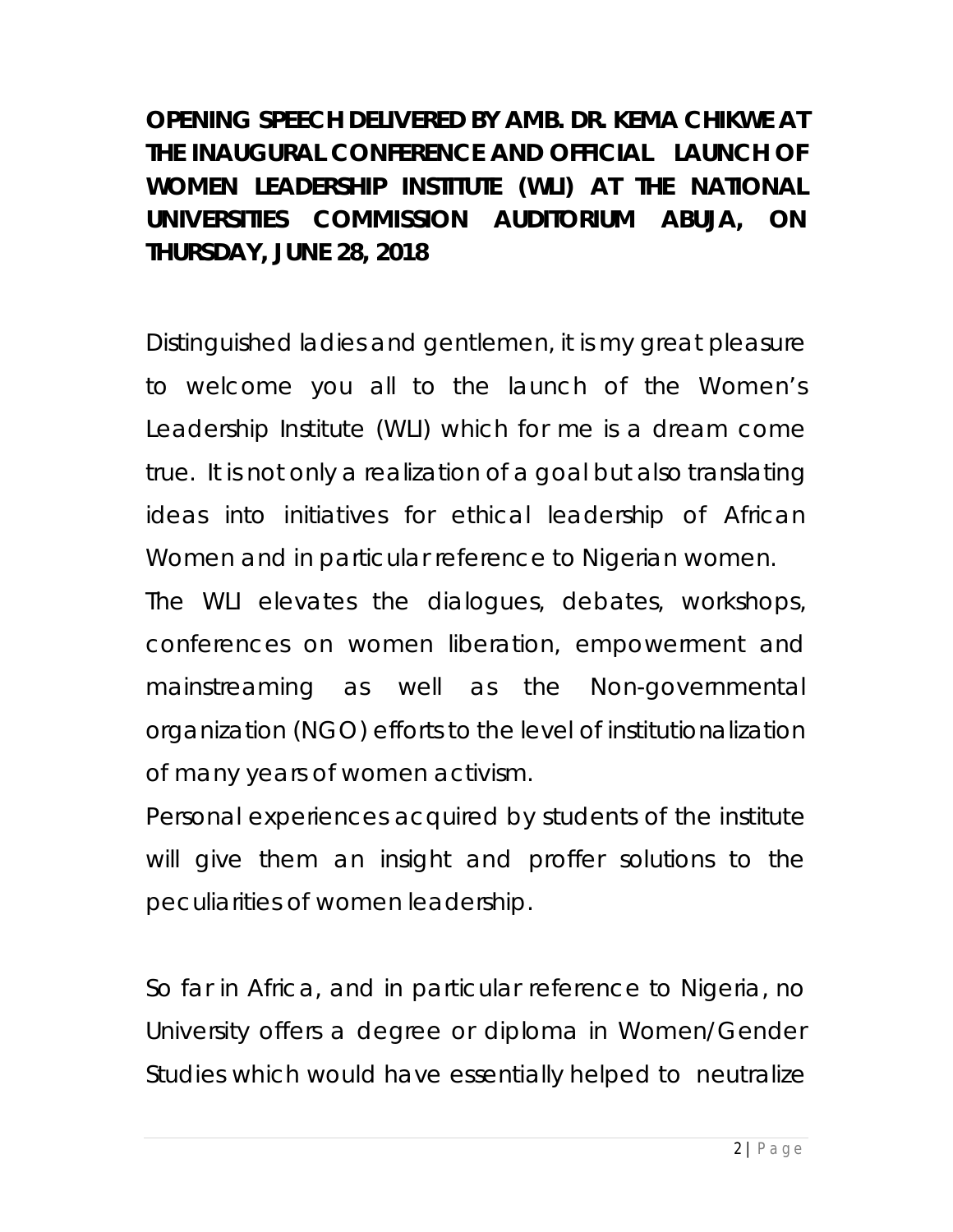the perception of African Societies about women. At the best Women/Gender Studies are subsumed under social sciences. The Diploma earned at WLI will go a long way to introducing a new strategy for overcoming the contemporary challenges of women Leadership posed by discrimination of any form and thereby acclaiming the assertion of Sheryl Sandburg that " in future, there will be no female leaders. There will just be leaders".

Leaders are in demand at every level and in all sectors of development, yet only last year in Nigeria the Bill on women could not pass at the National Assembly. The passage of this wholesome bill is a challenge to not only Nigerian Women, but also the society at large, who must be united in action and consistent and persistent in creating more effective strategies to give women, who constitute more than 50% of Nigerian population, their rightful place in leadership. There is yet a window to pass that bill especially when the Deputy Senate President of Nigeria, Senator Ike Ekweremadu himself, in addressing women in Parliament recently, lamented that Nigeria ranks 168th position in parliament in the global index of Women Development, and had referred to it as abysmal global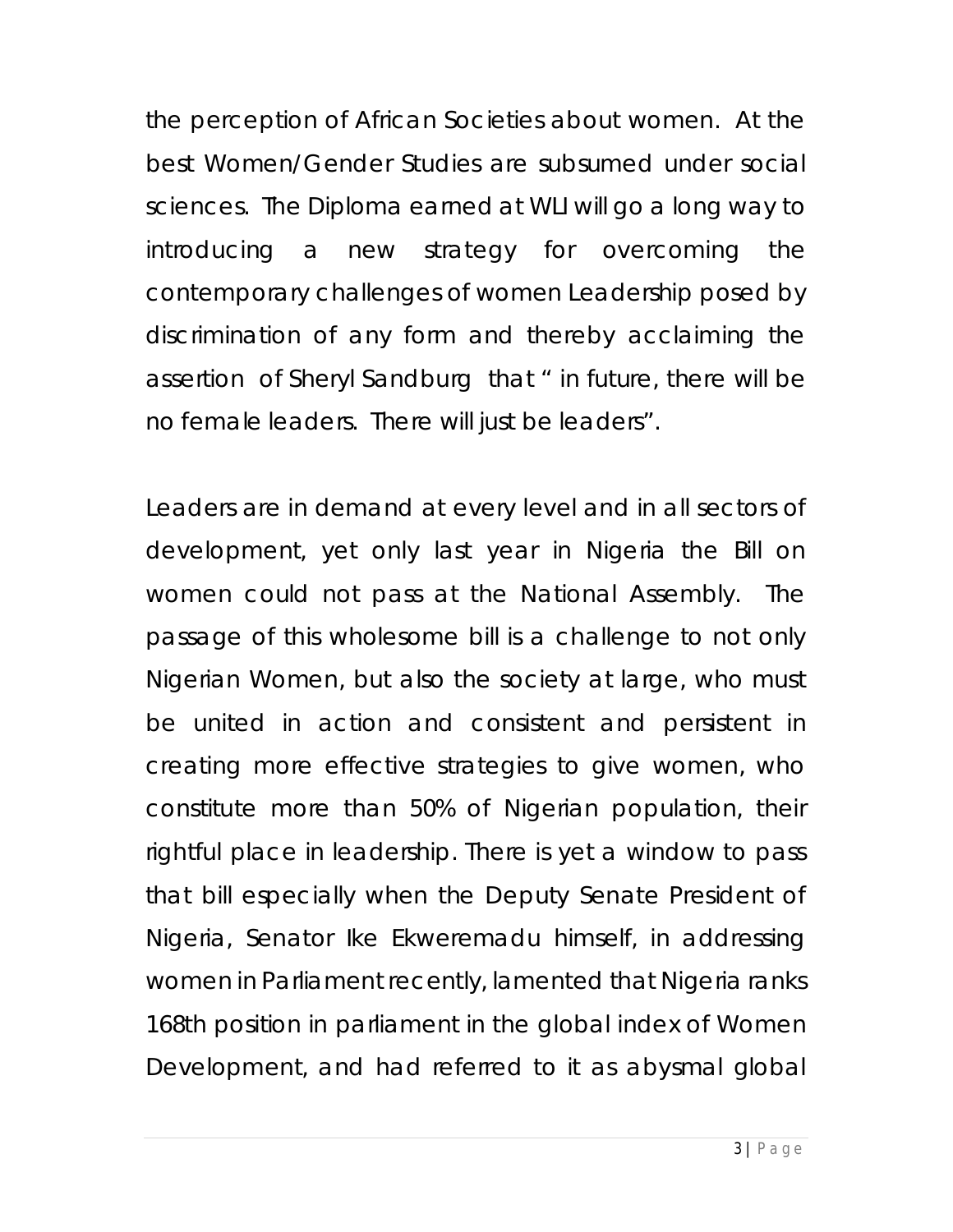ranking in Women representation in governance, especially in parliaments.

Senator Ekweremadu highlighted that conversely the East African nation of Rwanda, ironically and also other African nations such as South Africa, Mozambique, Ethiopia and neighboring Senegal are among the top 20".

Over the years, from the 1970s, and as a much younger woman, I have been engaged in projecting and promoting the gender optimal pathway to a level of impacting the society on the platform of Women organizations, including the National Council of Women Societies, Business and professional Women, Women in Nigeria, Soroptionist, rural-based organizations and a few others and I have served on their executive committees. I am patron to some other women local and international organizations and specially Women in Logistics and Transport (WILAT) and WISTA. I have established my own Non-Governmental Organization, Women and New Orientation for values Initiatives (WANO). My tenure as the National Women Leader of the Peoples Democratic Party (PDP), during which I consistently attended the CSW at the UN in New York, attended conferences in the Gambia, South Africa and some other Countries, and also attended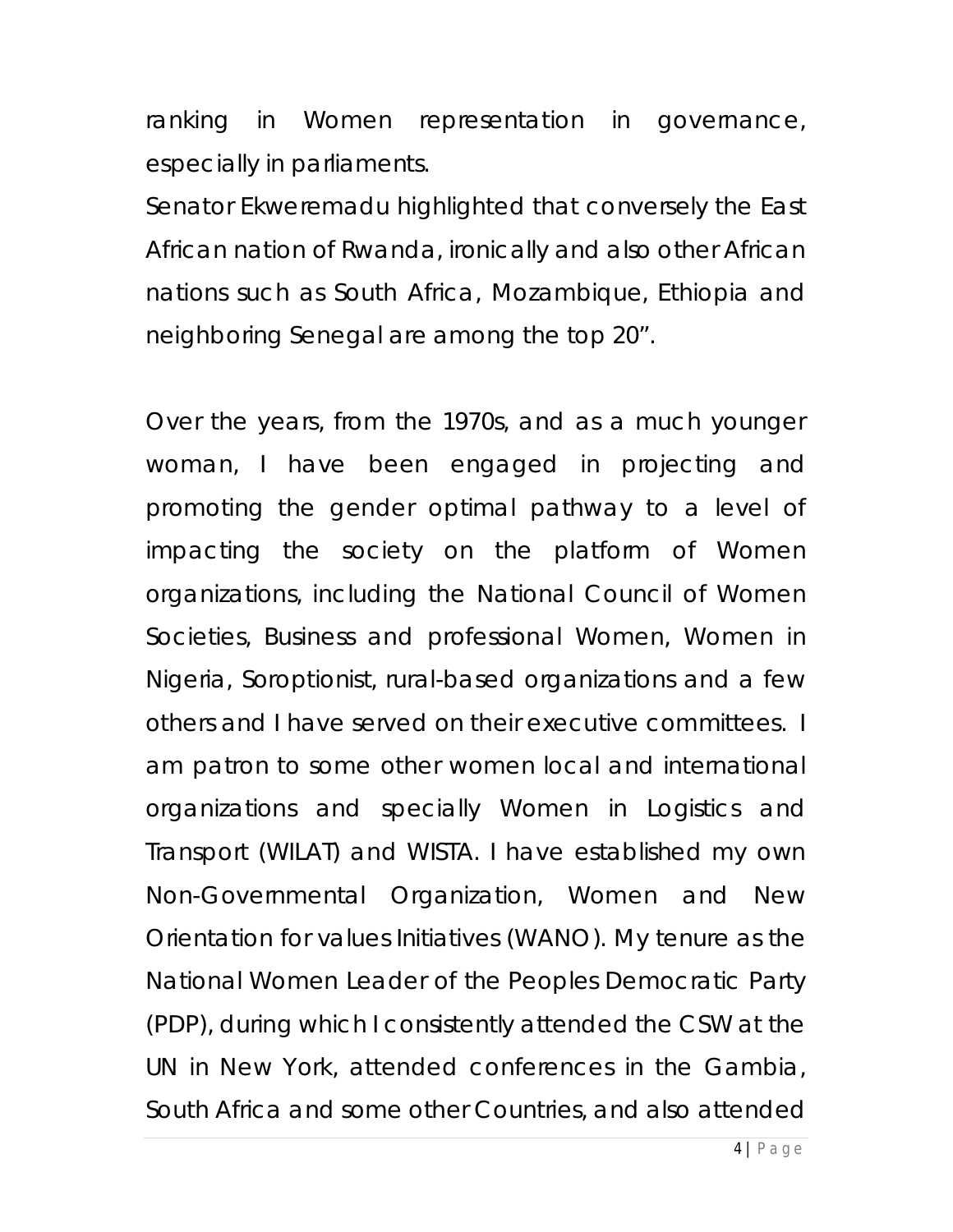a Diploma course for African Women Leaders in China in 2012, exposed me to experiences that I believe should be harnessed and shared to the benefit of other women, especially the upcoming leaders. The out- come of all these experiences and exposure are the establishment of the Women Leadership Institute. Some Women have been able to break barriers in leadership without passing through formal institutions but these institutions are necessary because they create standards and form organized framework for achieving greater impact. We are aiming at producing a critical mass of Leaders who are women. It is the society that benefits from the contributions women make in development.

According to Oprah Winfrey, "everybody has a calling. Dreams. The key to realizing a dream is to focus not on success but on significance - and then even the small steps and little victories along your path will take on greater meaning."

The WLI has designed a curriculum that prepares women for leadership in three categories recognizing the quote of Chimamanda Adichie, who stated that "The problem with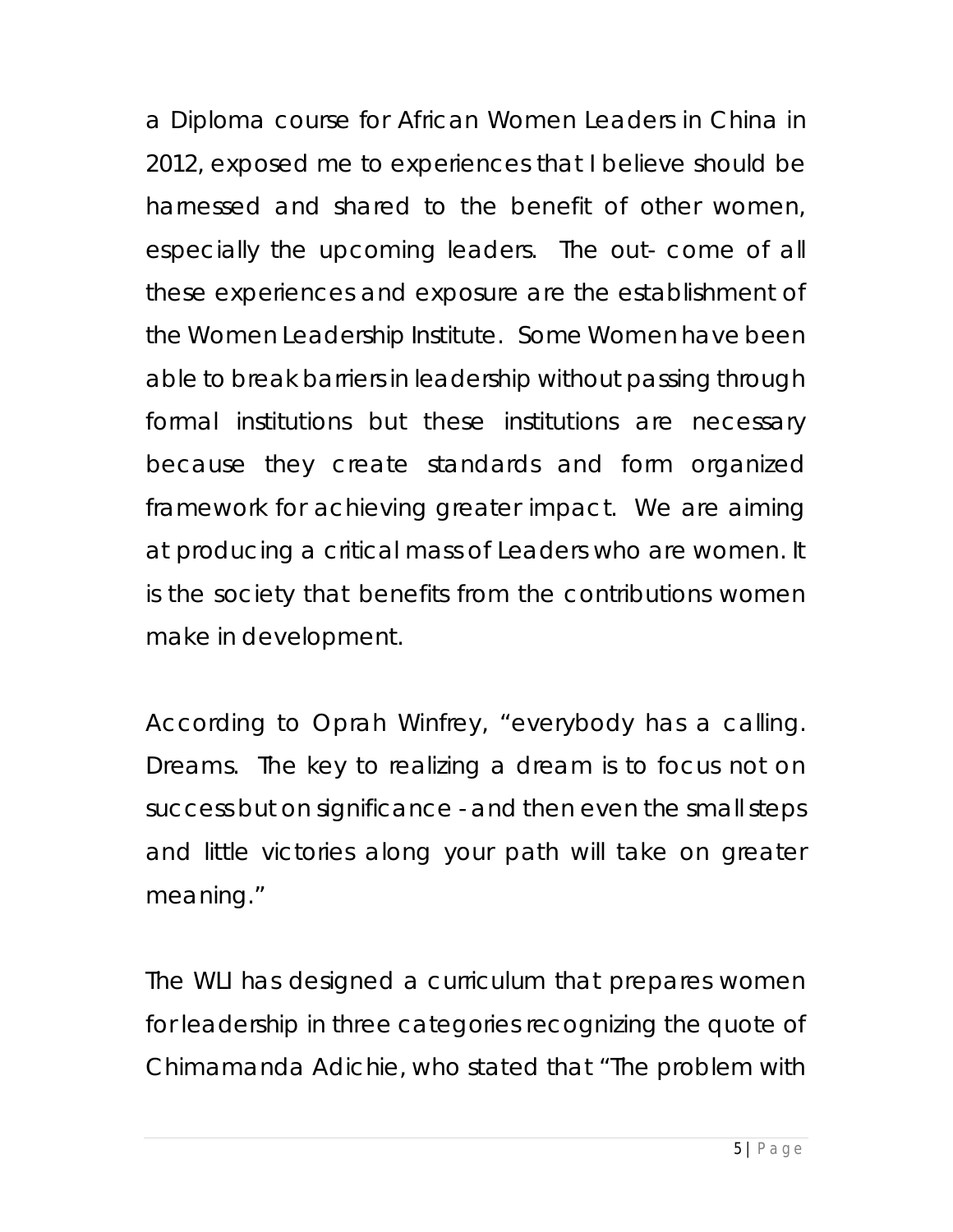gender is it prescribes how we should be rather than recognizing who we are".

The first category of students at WLI are the working class professional and educated businesses women. From this class of women you hear "feminism". Feminism is defined as the advocates of Women's rights on the ground of the equality of sexes. Here is a case study of a fictitious Joan who is aspiring to become the Managing Director of a Bank where she already serves as a branch manager. She is competing with nine other managers who are male.

In Nigeria, for instance, it is a serious challenge. She will have to decode conspiracy theories and intimidation by her competitors aimed to weaken her. WLI makes available strategies and skills for leadership orientation that will match with the looming intimidation of those competitors. Joan also has to be assertive and be able to exhibit her superior knowledge of the job and organizational skill and focused temperament. Women always go the extra mile to excel.

Some Women give up. With a WLI diploma or certificate, the performance level of Joan to excel above her colleagues will be assured.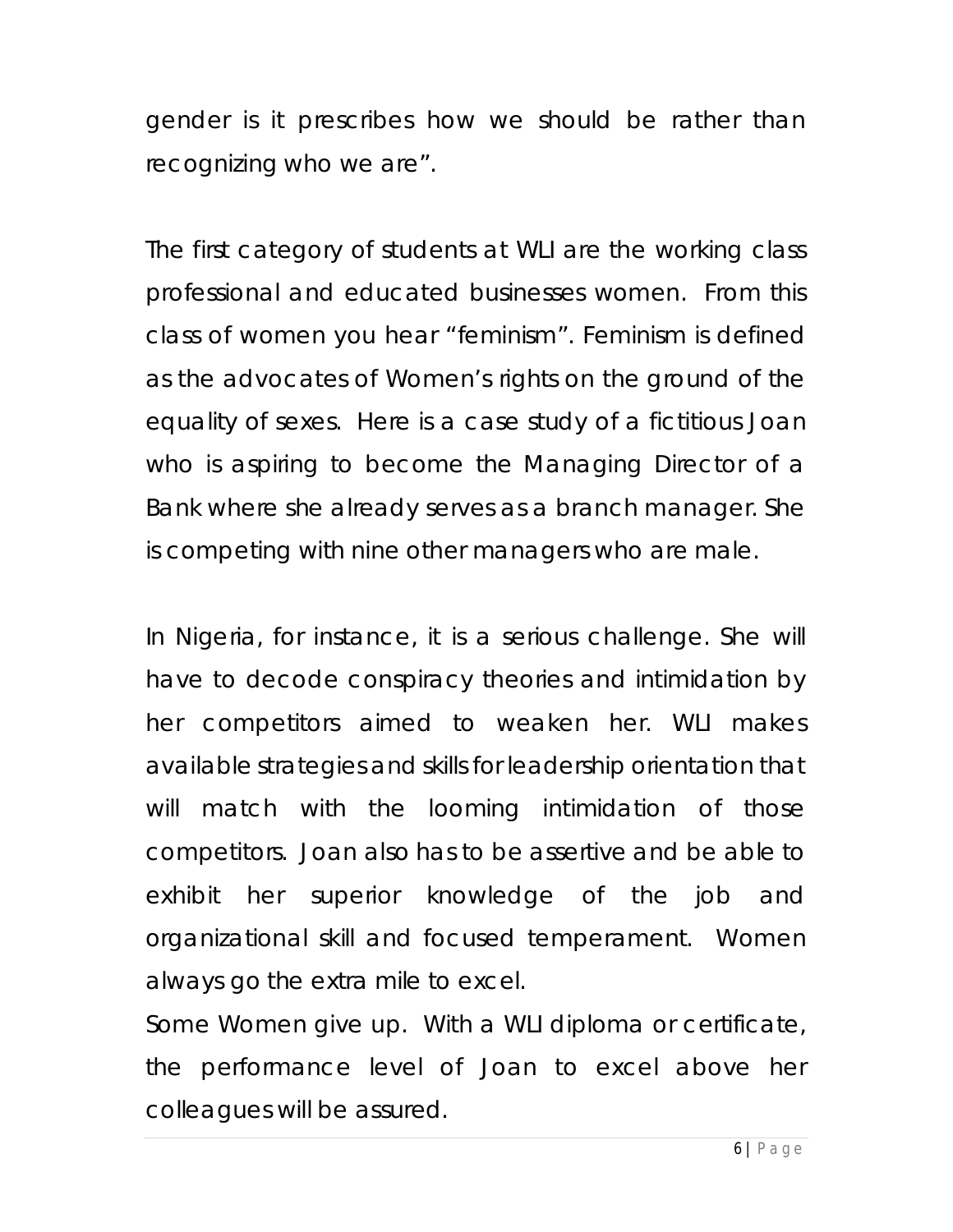The second category of students at WLI are women in active politics. Women all over the world have earned themselves recognition as most powerful campaigners and voters. Senator Ekweremadu in his landmark speech, expressing concern at the Women in Parliament event recently, confirmed that attitude towards women in politics has hardly changed when he highlighted that "our society wrongly believes that the role of the woman is that of a fosterer and in the kitchen. There is the wrong notion that women are not meant to lead, thus placing a glass ceiling over them. Those who vie for leadership positions are viewed as over ambitious and deviants." What a good observation coming from the number 5 man in Nigerian government. More than ever before, that mindset needs to change, especially when the space for women is gradually being invaded by the millennial women who are digital, unlike the women of the era before them who were (and some still are described as) analogue. Women enjoy political networking and volunteer work for the progress of their political parties. Unfortunately most of these women in the field of politics hardly have sources of adequate income especially at the grassroot level. I have devised a slogan for those women which is "value for the work and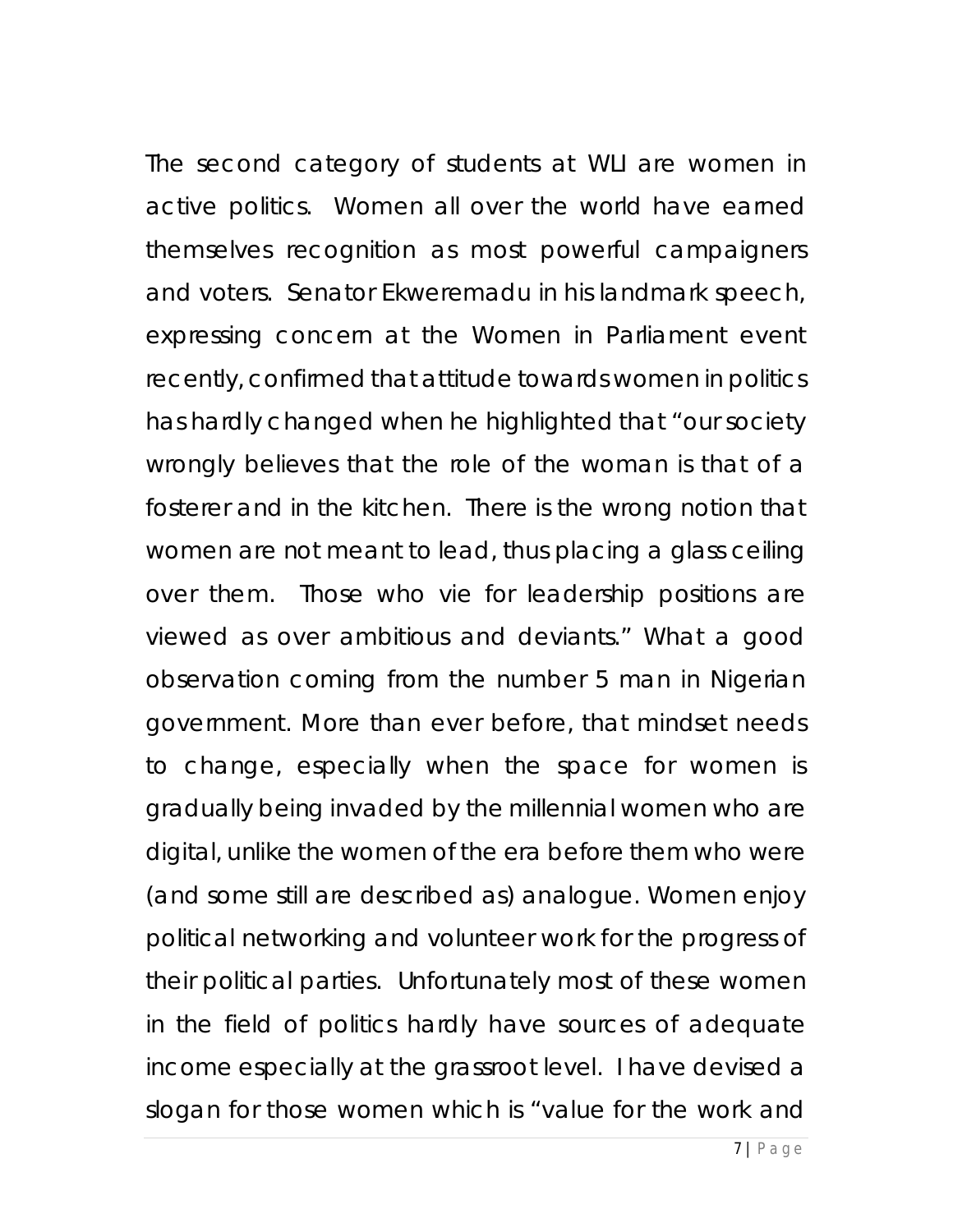time of women." Obtaining a diploma at WLI will prepare women for leadership and equip them to negotiate for specific roles in campaigns and elections for adequate remuneration. They deserve more structured recognition for their efforts.

Women generally need to have a grasp of the structures of politics and the processes that lead to contesting elections. As a National Woman Leader of PDP, a lady Aisha Osori was once introduced to me by my daughter Somachi as a prospective aspirant to the 2015 Federal House of Representatives elections. Like I did for other women aspirants, I outlined the process of contesting that election to her. Firstly register as a member of the party at her ward and thereafter familiarize herself with the officers of the party at the ward, local government and other levels of the party. Many young women who desire to go into politics are not familiar with the idea that politics has a heavy component of grassroots' exposure and is non class discriminatory especially if you want to contest elections. Politics also has structures and systems. There is no short cut to it and you cannot discriminate or select the voters. Your constituency is the field in which you play politics. Ms. Aisha Osori was not happy with our discussions, so much that she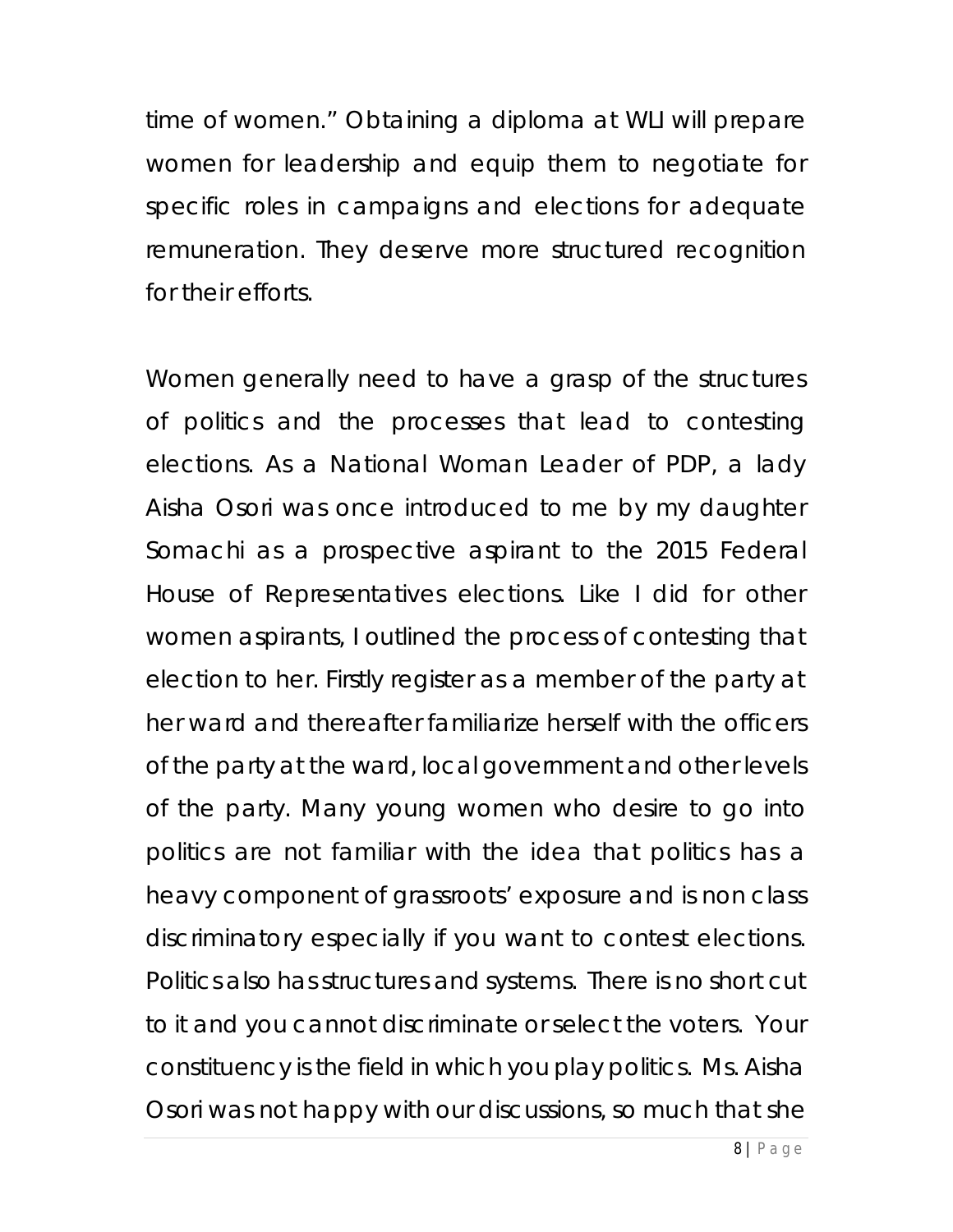condemned the position of National Woman Leader in her book. This case study is quite significant because I am aware that there are many Aisha Osori who may have the wrong perception of how people rise to winning seats in the parliament or how the party may make recommendations for high political positions. According to Olafunke Baruwa, Former Head of the Nigerian Trust Fund, (an advocacy group seeking to boost women's Political leadership), "every party wants to put its best foot forward, and we are not sure that many are coming to put women forward". Women in politics should therefore prepare themselves to be that candidate if they want to contest elections.

The WLI offers women the opportunities for impactful political participation in order to be that candidate of the party's choice, institutionalizing Maya Angelou's saying that "for each time a women stands up for herself, without knowing it, she stands up for all women."

The third category of students at the WLI are the younger women, including fresh graduates, youth corp members, under-graduates and final year students at the secondary school.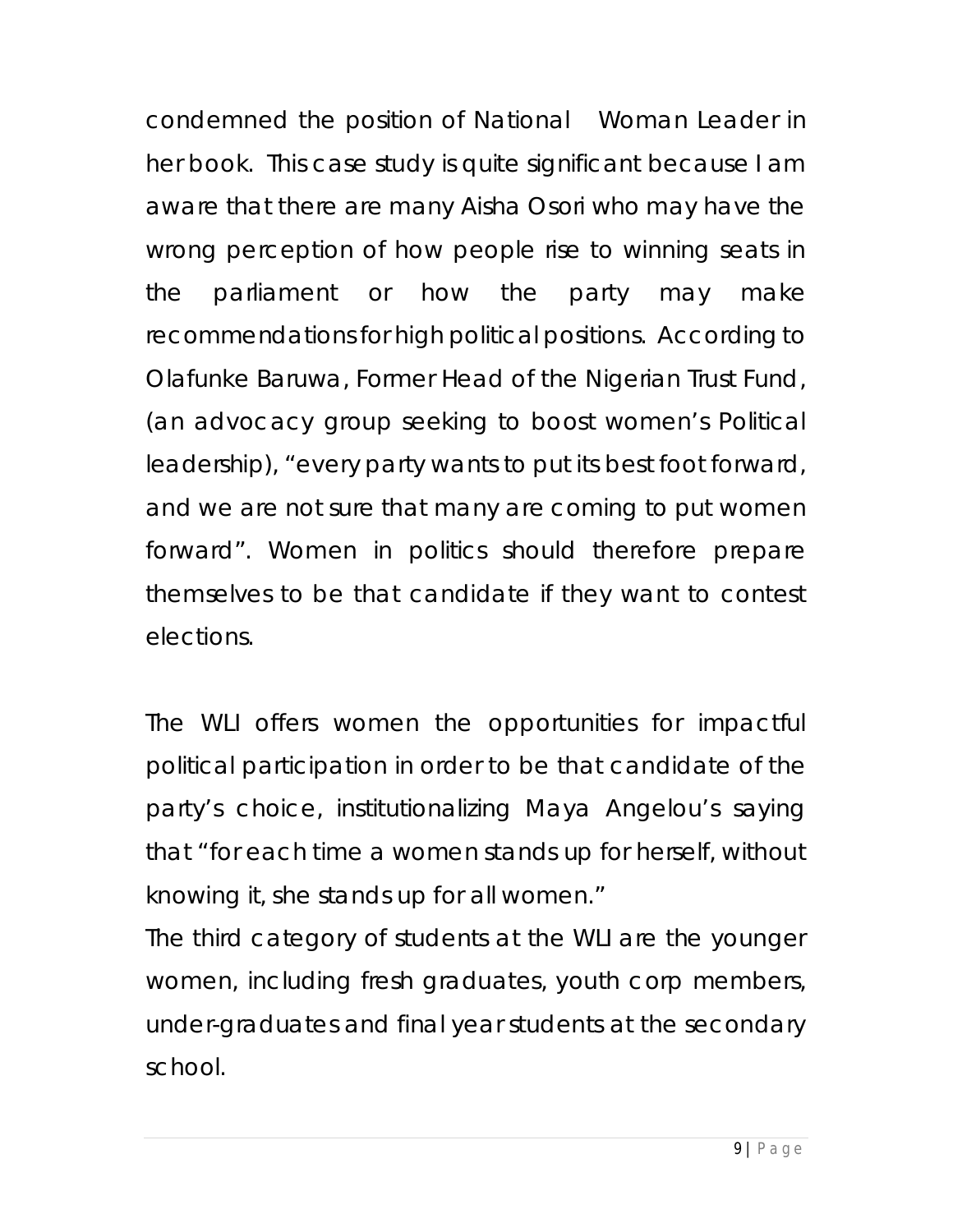According to Hilary Clinton "I believe that the rights of women and girls is the unfinished business of the 21st century." Women Leadership Institute accommodates the interest of these younger women, recognizing that a succession frame-work introduces a seamless transition in women leadership and makes assessment of progress recorded more convenient. Mentorship is a major consideration in the courses offered for these young women. WLI offers opportunities to train women to succeed as leaders, in spite of any form of barriers. Profound optimism and confidence for creating women leadership as a normal course of life is the brand of the institute. As quoted earlier, in future, there will just be LEADERS, Women or Men.

Women Leadership Institute will on a regular basis introduce highly motivated leaders who are women in all aspects of national development. More than ever, Nigeria needs this initiative, a vision which will expand phenomenally. For as stated by Michelle Obama, "no country can ever truly flourish if it stifles the potential of its women and deprives itself of the contributions of half of its citizens.